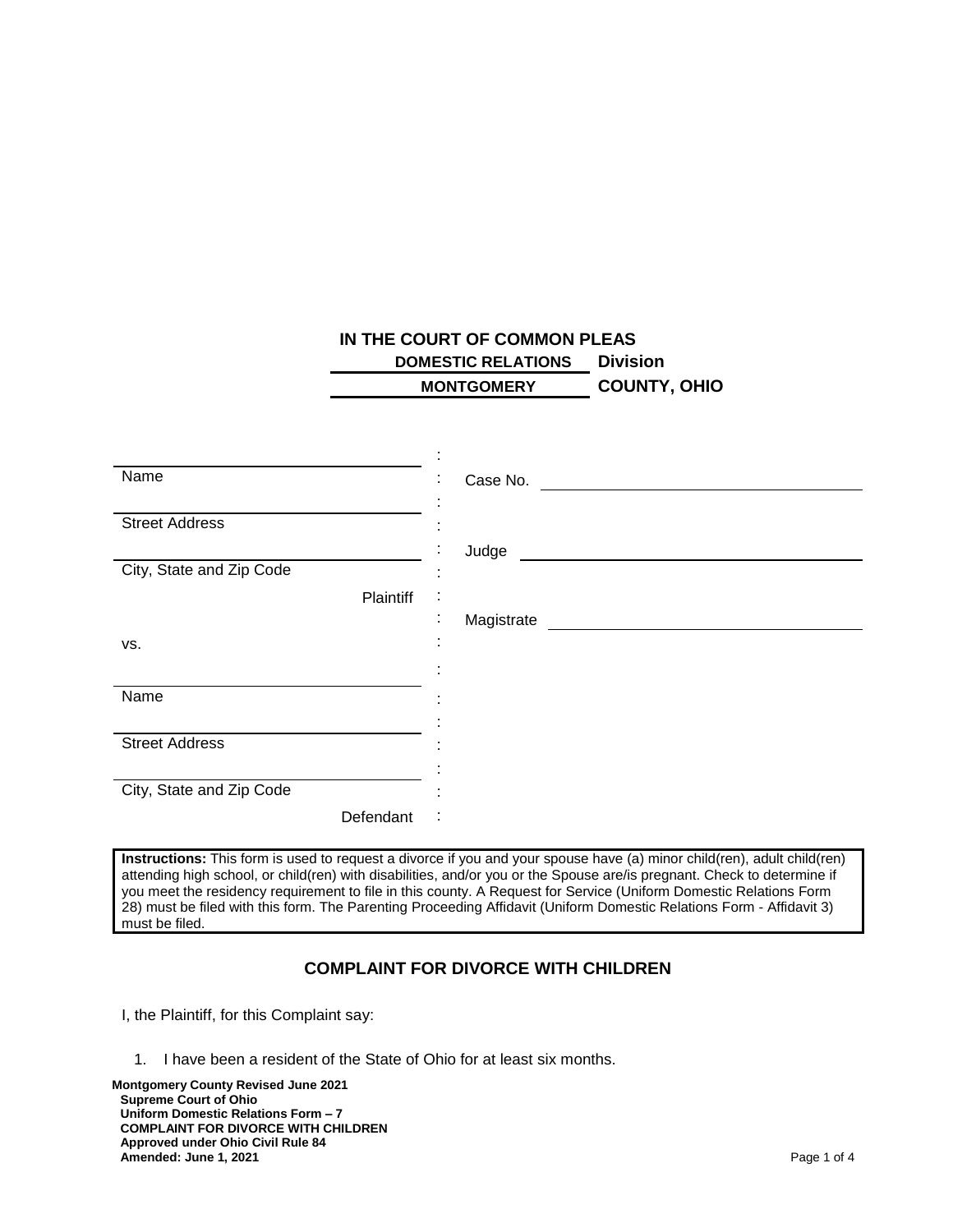|    | $\Box$ I have been a resident of                                                                                                                                                                                    |                                                             | County for at least 90 days                                                                                                                                                                                                                                                                                                                                                                                                                                                                                                |  |
|----|---------------------------------------------------------------------------------------------------------------------------------------------------------------------------------------------------------------------|-------------------------------------------------------------|----------------------------------------------------------------------------------------------------------------------------------------------------------------------------------------------------------------------------------------------------------------------------------------------------------------------------------------------------------------------------------------------------------------------------------------------------------------------------------------------------------------------------|--|
|    | immediately before the filing of this Complaint; or<br>$\Box$ The Defendant resides in                                                                                                                              |                                                             | County where this Complaint is filed.                                                                                                                                                                                                                                                                                                                                                                                                                                                                                      |  |
| 3. | in                                                                                                                                                                                                                  | <u> 1989 - Johann Barn, mars eta biztanleria (h. 1989).</u> | The Defendant and I were married to one another on ______________________(date of marriage)<br>(city or county, and state).                                                                                                                                                                                                                                                                                                                                                                                                |  |
| 4. | I state regarding child(ren) (check all that apply):<br>$\Box$ There is/are no child(ren) expected from this marriage or relationship.<br>There is/are no child(ren) from this marriage or relationship.<br>child): |                                                             | $\Box$ There is/are child(ren) expected from this marriage or relationship and the approximate due date<br>$\Box$ The parties are parents of ________ (number) child(ren) from this marriage or relationship. Of<br>the child(ren), ____________ (number) is/are emancipated adult(s) and not under a disability. The<br>following ___________ (number) child(ren) is/are minor child(ren) and/or mentally or physically<br>disabled and incapable of supporting or maintaining themselves (name and date of birth of each |  |
|    |                                                                                                                                                                                                                     | <b>Name of Child</b>                                        | Date of Birth                                                                                                                                                                                                                                                                                                                                                                                                                                                                                                              |  |
|    |                                                                                                                                                                                                                     |                                                             | I am not the parent of the following child(ren) (name and date of birth of each child):                                                                                                                                                                                                                                                                                                                                                                                                                                    |  |
|    | The Spouse is not the parent of the following child(ren) (name and date of birth of each child):                                                                                                                    |                                                             |                                                                                                                                                                                                                                                                                                                                                                                                                                                                                                                            |  |
|    |                                                                                                                                                                                                                     |                                                             |                                                                                                                                                                                                                                                                                                                                                                                                                                                                                                                            |  |
|    | Court or agency:                                                                                                                                                                                                    |                                                             | The following child(ren) is/are subject to an existing order of parenting or support of another                                                                                                                                                                                                                                                                                                                                                                                                                            |  |

**Montgomery County Revised June 2021 Supreme Court of Ohio Uniform Domestic Relations Form – 7 COMPLAINT FOR DIVORCE WITH CHILDREN Approved under Ohio Civil Rule 84 Amended: June 1, 2021** Page 2 of 4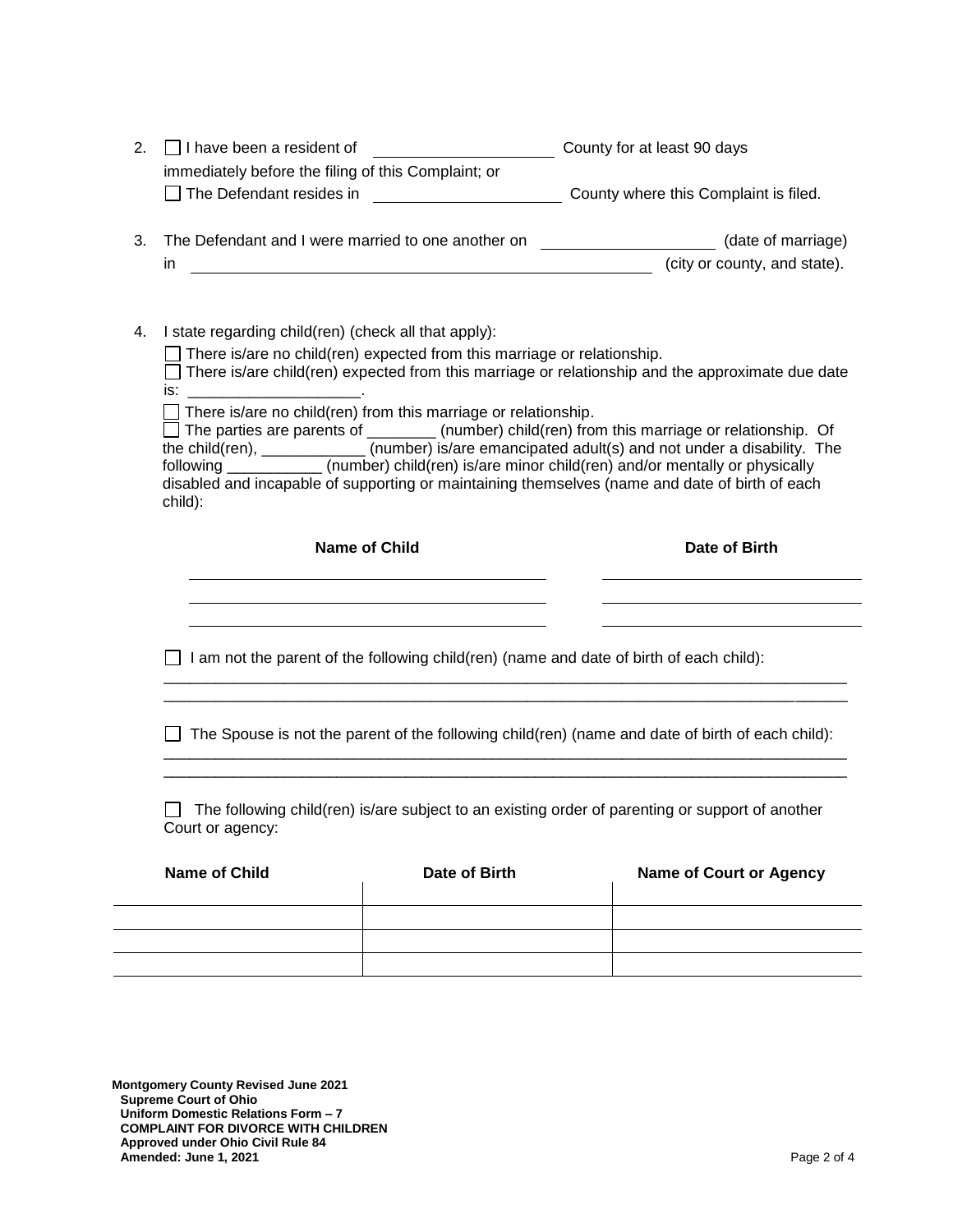5. I state the following grounds for divorce exist (check all that apply):

 $\Box$  The Defendant and I are incompatible.

 $\Box$  The Defendant and I have lived separate and apart without cohabitation and without interruption for one year.

 $\Box$  The Defendant or I had a Spouse living at the time of the marriage.

 $\Box$  The Defendant has been willfully absent for one year.

 $\Box$  The Defendant is guilty of adultery.

 $\Box$  The Defendant is guilty of extreme cruelty.

 $\Box$  The Defendant is guilty of fraudulent contract.

 $\Box$  The Defendant is guilty of gross neglect of duty.

 $\Box$  The Defendant is guilty of habitual drunkenness.

 $\Box$  The Defendant was imprisoned in a state or federal correctional institution at the time the Complaint was filed.

 $\Box$  The Defendant procured a divorce outside this state by virtue of which the Defendant has been released from the obligations of the marriage, while those obligations remain binding on me.

6. The Defendant and I are  $\Box/$  are not  $\Box$  owners of real estate and/or personal property (check one).

I request that a divorce be granted from the Defendant, that the Court determine an equitable division of debts and property, and as follows that (check all that apply):

 $\Box$  The Defendant be required to pay me spousal support.

 $\Box$  The Plaintiff be named the residential parent and legal custodian of the following minor child(ren):

 $\Box$  The Defendant be named the residential parent and legal custodian of the following child(ren):

 $\Box$  The non-residential parent be granted specific parenting time.

The Defendant and I be granted shared parenting of the following child(ren):

pursuant to a Shared Parenting Plan (Uniform Domestic Relations Form 17), which I will prepare and file with the Court.

 $\Box$  The Defendant be ordered to pay child support and medical support.

 $\Box$  I be restored to my prior name of:

 $\Box$  The Defendant be required to pay attorney fees.

 $\Box$  The Defendant be required to pay the court costs of the proceeding.

 $\Box$  The Court make the following additional orders: